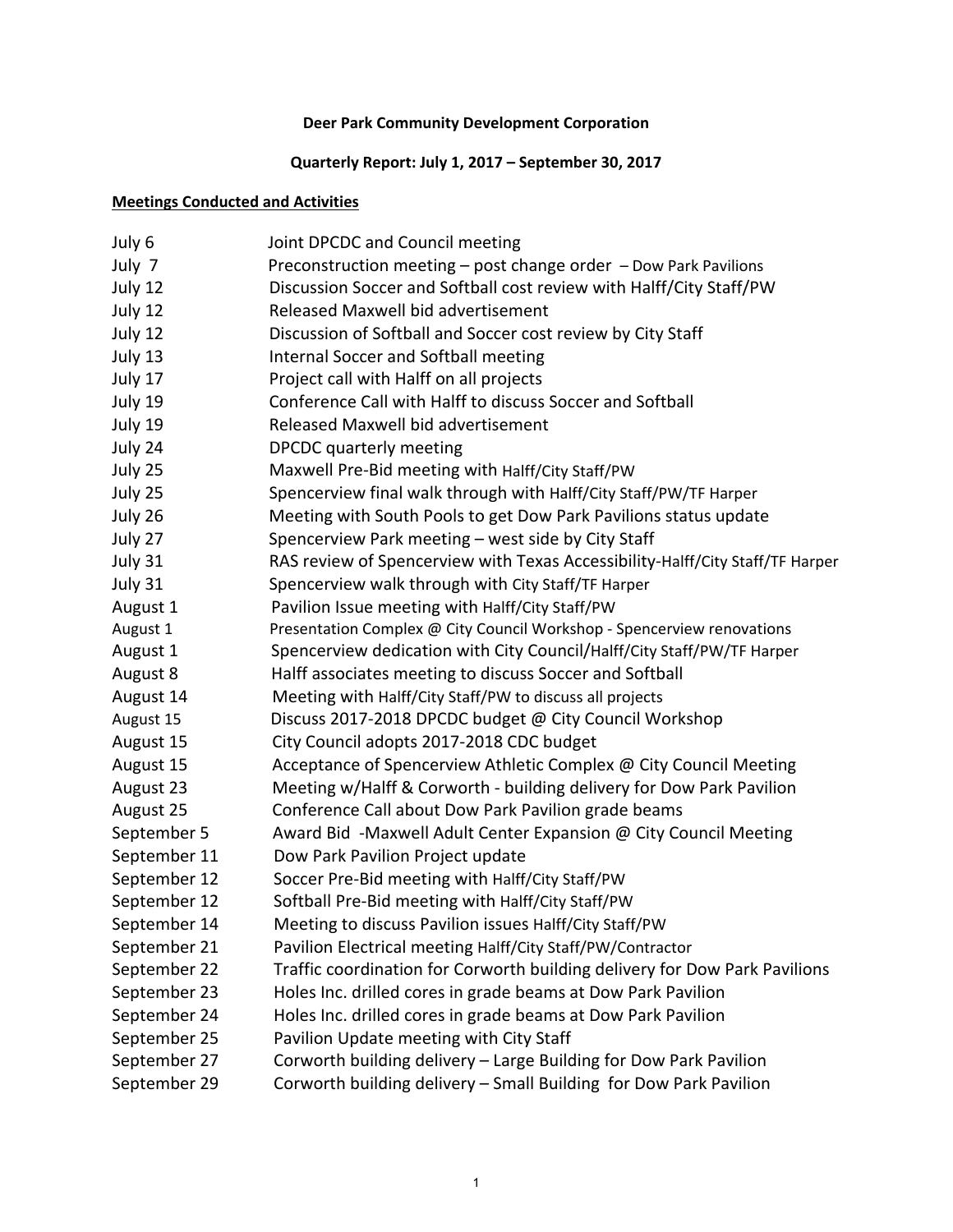#### **Financial**

#### **Debt Issued To‐Date**

- \$9,450,000 Certificates of Obligation, Series 2016 issued February 16, 2016 through a private placement to Wells Fargo Bank via a competitive bidding process
- \$2,700,000 Certificates of Obligation, Series 2017 issued February 14, 2017 through a private placement to First National Bank Texas via a competitive bidding process
- In an agreement between the City of Deer Park and the DPCDC, the City agreed to issue and sell certificates and the DPCDC agreed to make payments to the City in amounts sufficient to pay the principal of and interest on the certificates

# **Deer Park Community Development Corporation (Fund 85)**

*This fund records the sales tax revenues, operating expenditures, including bond issuance costs, and debt service payments.*

#### **Revenues:**

• Sales & Use Tax Revenues:

 $1Q(12/31/16) = $260,601.69$ 2Q (03/31/17) = \$792,315.59 3Q (06/30/17) = \$821,343.15 4Q (09/30/17) = \$802,101.56 \*

*Total Fiscal YTD = \$2,676,361.99*

- \* This represents 10‐months of collections (October July); the August and September tax collections will be deposited in October and November, respectively, and accrued into into the 2017 fiscal year
- Investment Revenue:

 $1Q(12/31/16) = $311.91$  $2Q(03/31/17) = $298.61$ 3Q (06/30/17) = \$191.58  $4Q(09/30/17) = $237.80$ 

*Total Fiscal YTD = \$1,039.90*

# *Total Fiscal YTD Revenues as of 09/30/17: \$2,677,401.89 (preliminary and unaudited)*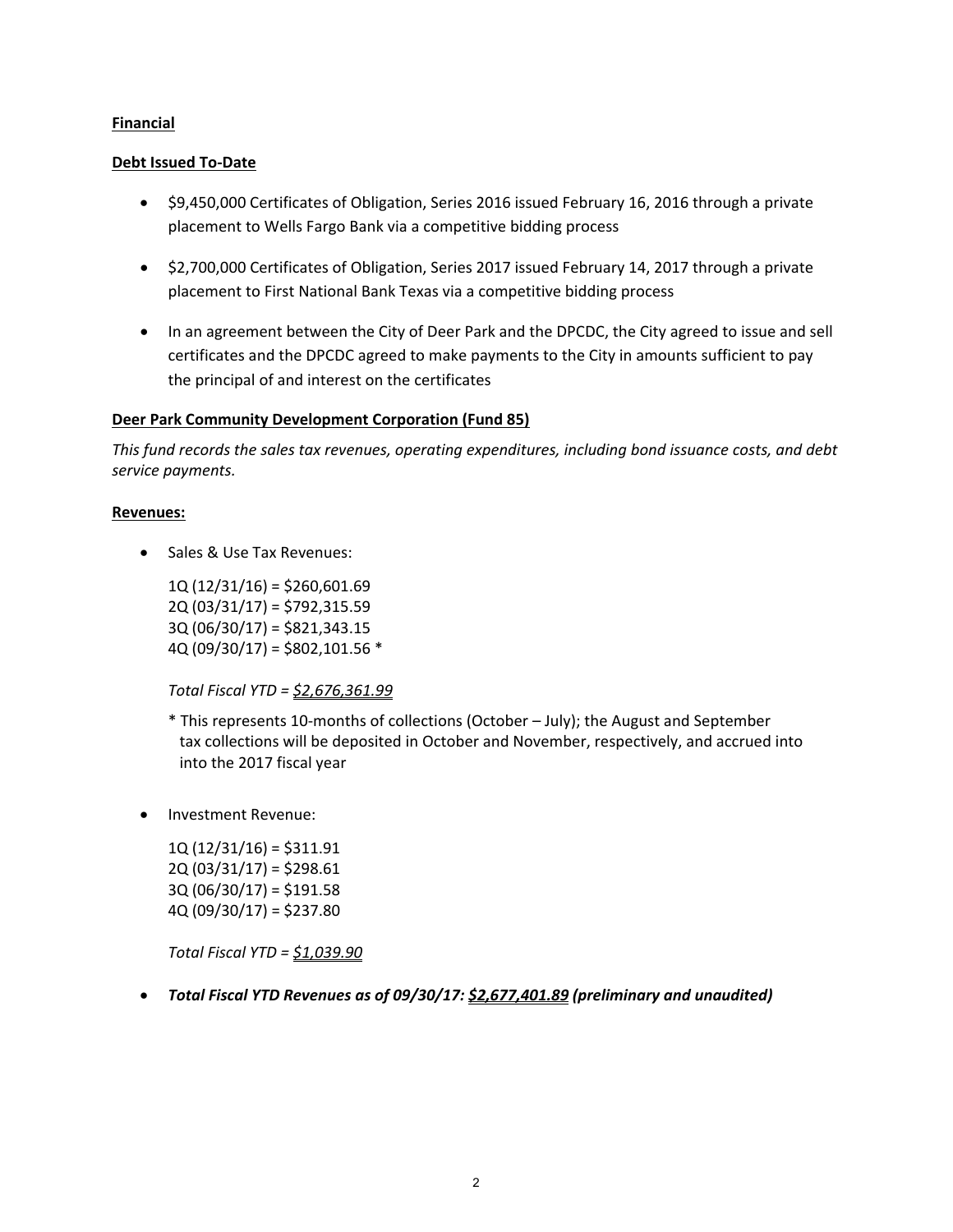# **Expenditures:**

• Public Notices: 4Q (09/30/17) = \$1,361.75

*Total Fiscal YTD = \$1,361.75*

 Audit Fee: 2Q (03/31/17) = \$2,000.00

*Total Fiscal YTD = \$2,000.00*

 Printing: 3Q (06/30/17) = \$1,325.00

*Total Fiscal YTD = \$1,325.00*

 Operating Transfer – Debt Service: 2Q (03/31/17) = \$2,095,127.50

*Total Fiscal YTD = \$2,095,127.50*

Pay‐As‐You‐Go – Dow Park:

1Q (12/31/16) = \$17,474.26 2Q (03/31/17) = \$231,968.00 3Q (06/30/17) = \$533,760.11 4Q (09/30/17) = \$9,971.33

*Total Fiscal YTD = \$793,173.70*

Other Bond Related Fees (issuance of Series 2017):

2Q (03/31/17) = \$57,970.00

*Total Fiscal YTD = \$57,970.00*

*Total Fiscal YTD Expenditures as of 09/30/17: \$2,950,957.95 (preliminary and unaudited)*

# **Bond Fund – Certificates of Obligation (Fund 23)**

*This fund records the bond proceeds of the \$9,450,000 Series 2016 and the \$2,700,000 Series 2017 Certificates of Obligation and all capital project expenditures, including pay‐as‐you‐go funding.*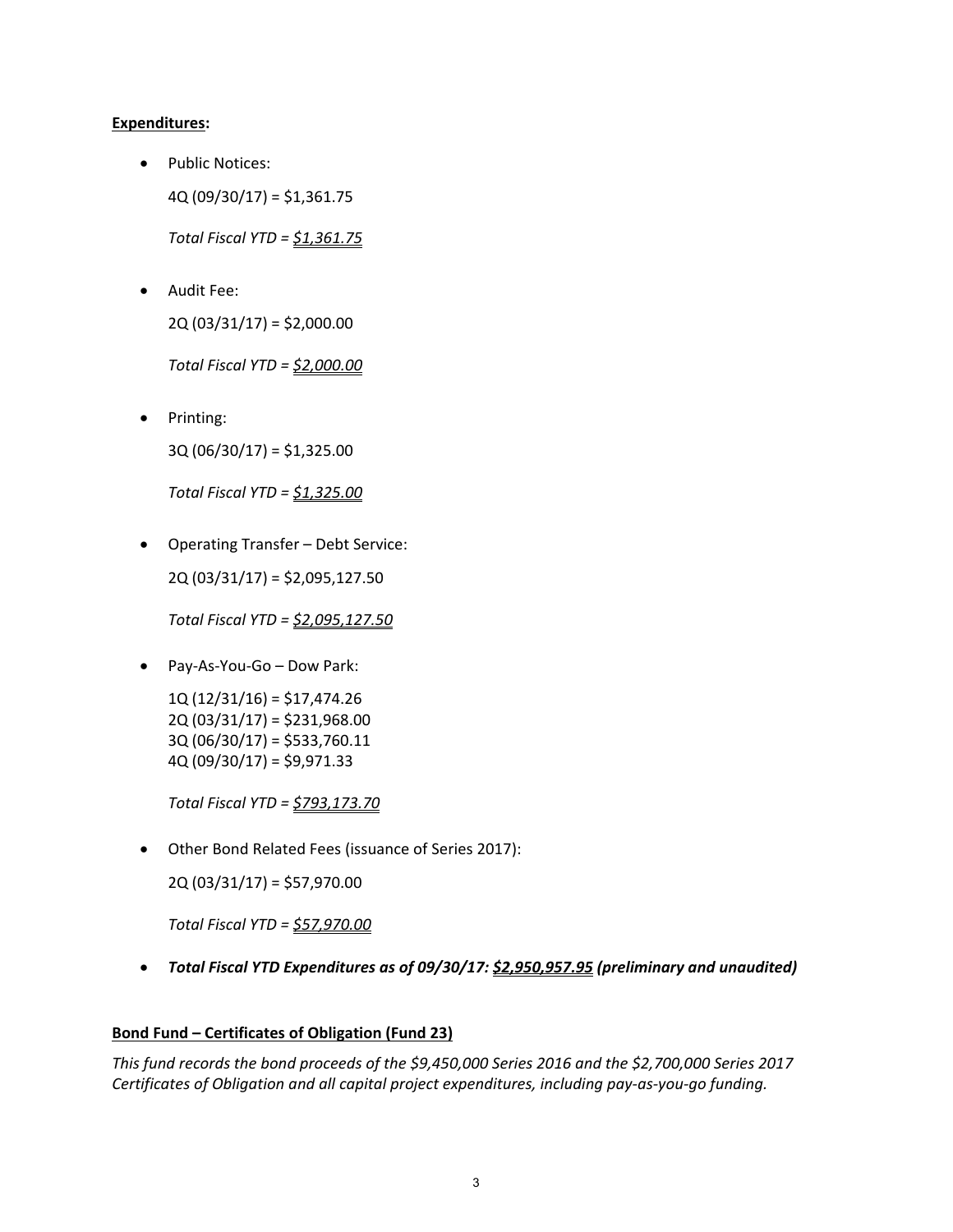#### **Revenues:**

Intergovernmental Revenue *(Pay‐As‐You‐Go Funding)*:

1Q (12/31/16) = \$17,474.26 2Q (03/31/17) = \$231,968.00 3Q (06/30/17) = \$533,760.11 4Q (09/30/17) = \$9,971.33

*Total Fiscal YTD = \$793,173.70*

Bond Sale Proceeds *(Series 2017 CO's):*

2Q (03/31/17) = \$2,700,000.00

*Total Fiscal YTD = \$2,700,000.00*

• Investment Revenue:

1Q (12/31/16) = \$9,295.73 2Q (03/31/17) = \$14,672.97 3Q (06/30/17) = \$22,106.71 4Q (09/30/17) = \$22,301.73

*Total Fiscal YTD = \$68,377.14*

*Total Fiscal YTD Revenues as of 09/30/17: \$3,561,550.84 (preliminary and unaudited)*

#### **Expenditures:**

• Buildings:

1Q (12/31/16) = \$201,620.00

o Dow Park = \$201,620.00

2Q (03/31/17) = \$203,208.00

- o Dow Park = \$203,208.00
- 3Q (06/30/17) = \$329,504.86
	- o Dow Park = \$329,504.86

 $4Q(09/30/17) = $20,162.00$ 

o Dow Park = \$20,162.00

*Total Fiscal YTD = \$754,494.86*

• Improvements Other Than Buildings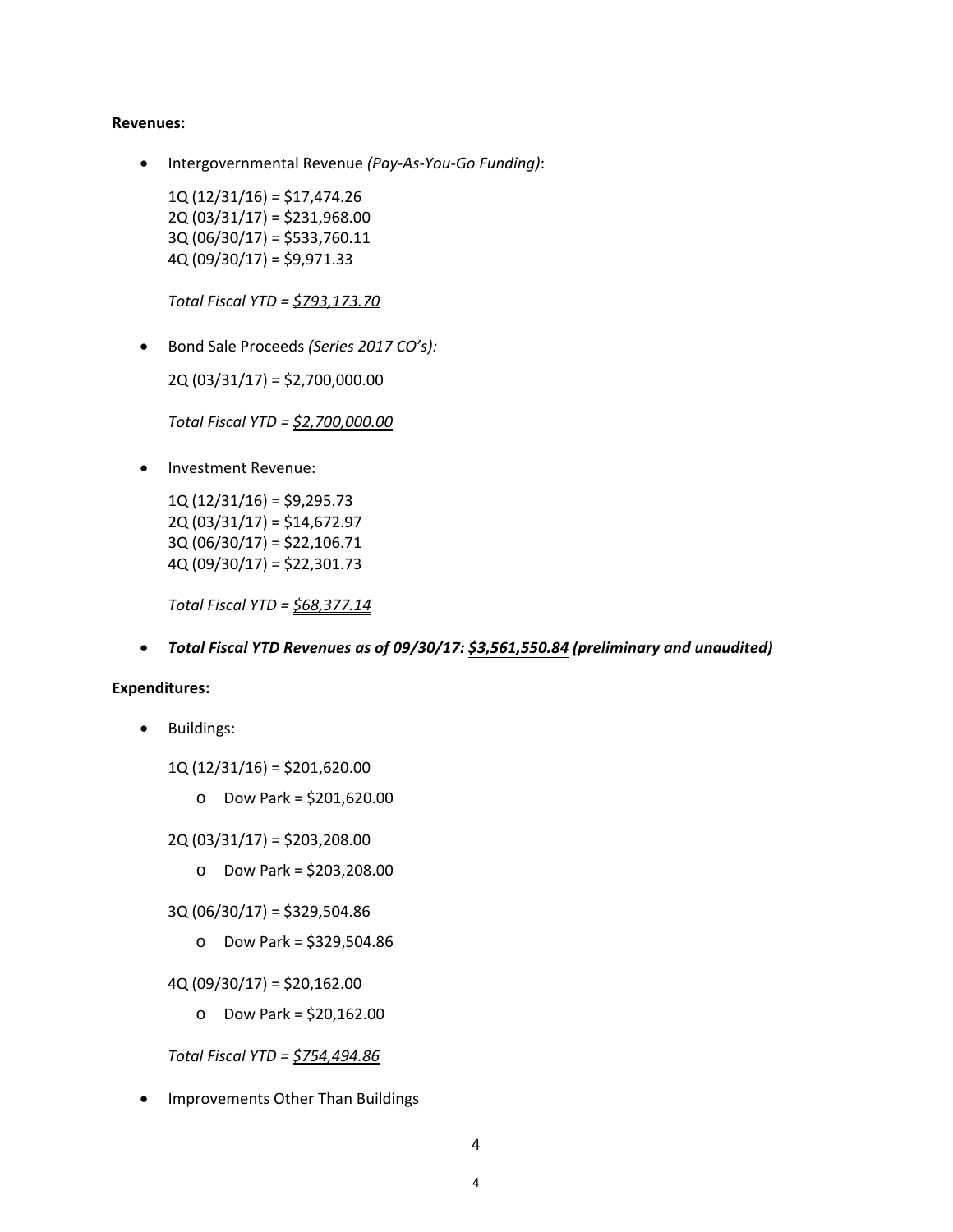- 2Q (03/31/17) = \$1,281,466.00
	- o DP Baseball = \$1,281,466.00
- 3Q (06/30/17) = \$848,172.00
	- o DP Baseball = \$848,172.00
- 4Q (09/30/17) = \$316,418.85
	- o DP Baseball = \$316,418.85

*Total Fiscal YTD = \$2,446,056.85*

- Consulting Engineer Fee:
	- 3Q (06/30/17) = \$1,047.25
		- o Dow Park = \$1,047.25

 $4Q(09/30/17) = $5,424.63$ 

- $O$  DP Baseball = \$934.75
- o Dow Park = \$4,489.88

*Total Fiscal YTD = \$6,471.88*

- Consulting Architect Fee
	- 1Q (12/31/16) = \$113,883.58
		- o Dow Park = \$24,785.06
		- o Maxwell Center = \$12,033.00
		- $\circ$  Girls Softball = \$25,248.67
		- o Soccer Fields = \$51,816.85

#### 2Q (03/31/17) = \$265,787.90

- o Maxwell Center = \$113,979.02
- o Girls Softball = \$74,347.75
- $O$  DP Baseball = \$46.01
- o Soccer Fields = \$77,415.12

#### 3Q (06/30/17) = \$250,911.38

- o Dow Park = \$1,094.95
- o Maxwell Center = \$95,082.08
- o Girls Softball = \$76,799.33
- o DP Baseball = \$33,196.01
- o Soccer Fields = \$44,739.01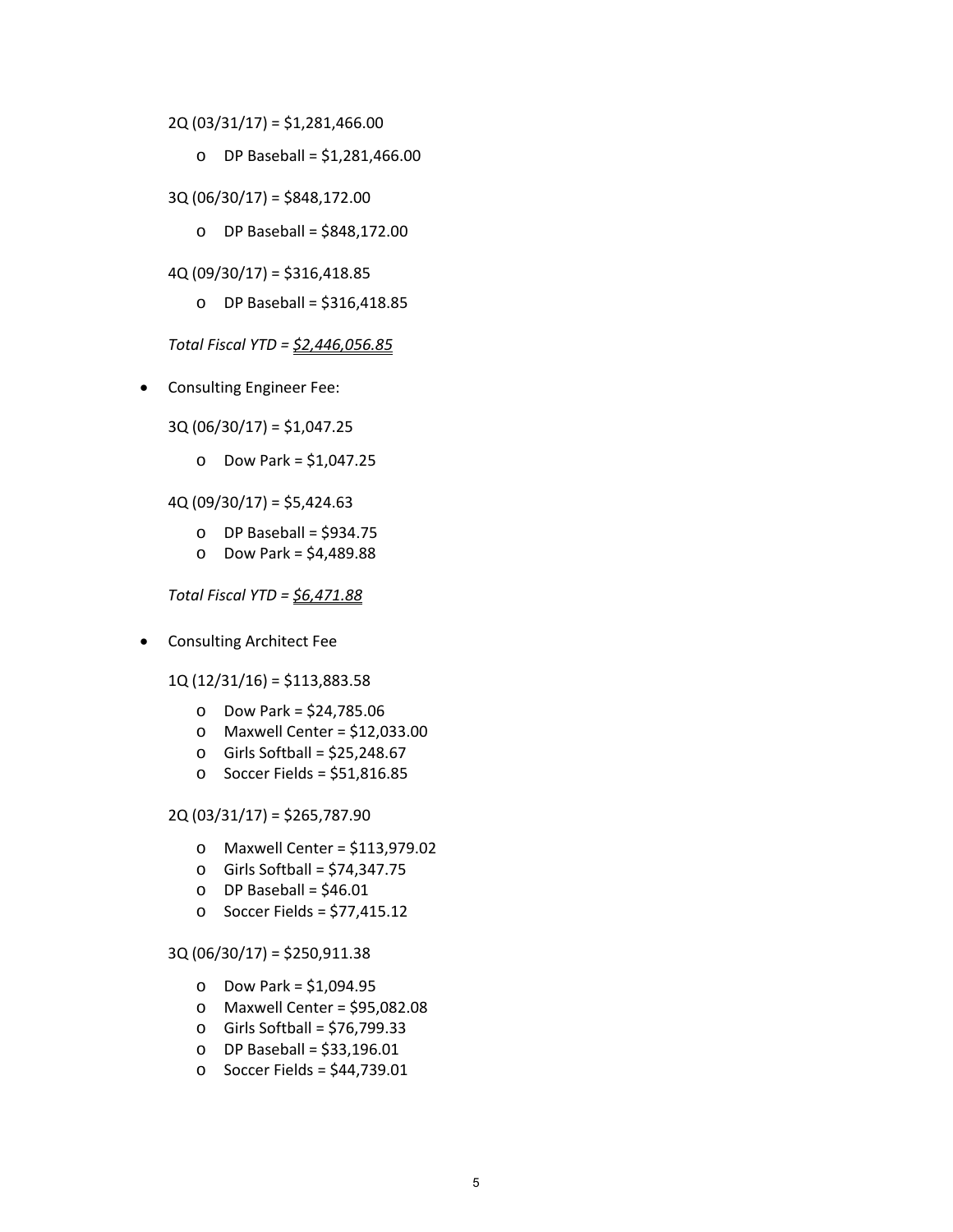4Q (09/30/17) = \$37,848.33

- o Dow Park = \$4,386.50
- o Maxwell Center = \$33,208.02
- $O$  DP Baseball = \$237.56
- o Soccer Fields = \$16.25

*Total Fiscal YTD = \$668,431.19*

*Total Fiscal YTD Expenditures as of 06/30/17: \$3,875,454.78 (preliminary and unaudited)*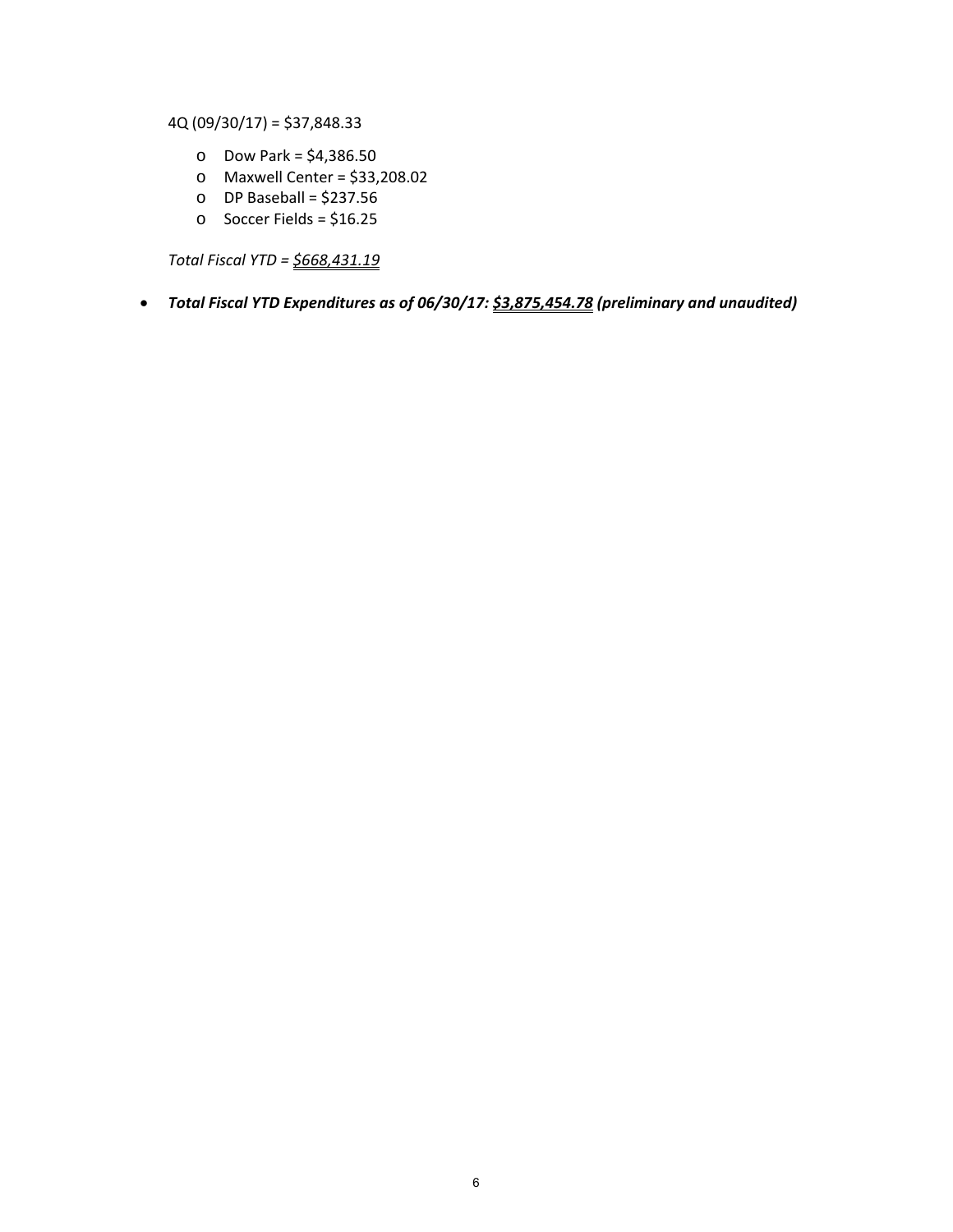# **Quarterly Report: April 1, 2017 – June 30, 2017**

# **Meetings Conducted and Activities**

| April 4, 2017  | Council Meeting: City Council approved the plans and specification for the<br>Maxwell Center renovation, Girls Softball renovation and the Soccer Complex<br>development and authorized going out to bid on said projects. |
|----------------|----------------------------------------------------------------------------------------------------------------------------------------------------------------------------------------------------------------------------|
| April 6, 2017  | Pavilion Compaction Issues noted by City Staff/PW Staff                                                                                                                                                                    |
| April 10, 2017 | Pavilion Meeting with Halff/City Staff/PW to discuss compaction issue                                                                                                                                                      |
| April 12, 2017 | Pavilion Meeting Halff/City Staff/PW/Contractor - discuss Select Fill                                                                                                                                                      |
| April 12, 2017 | Discuss Preliminary FY 2017-2018 DPCDC Budget - PARD Staff/Finance/City<br>Administration                                                                                                                                  |
| April 17, 2017 | Discussion Pavilion Project Staff/Halff/PW/Contractor                                                                                                                                                                      |
| April 19, 2017 | Spencerview Project Meeting City Staff/TF Harper                                                                                                                                                                           |
| April 24, 2017 | DPCDC Board Meeting: Updates from City Staff Quarterly report                                                                                                                                                              |
| April 24, 2017 | DPCDC Board Meeting: DPCDC reviews Preliminary FY 2017-2018 Budget                                                                                                                                                         |
| April 28, 2017 | Spencerview Bridge Discussion Halff/City Staff/PW/TF Harper                                                                                                                                                                |
| May 2, 2017    | Pre-bid Meeting for both the Soccer Complex Development and the Girls<br>Softball Renovation projects. City Staff, Ad-Hoc Committee, Halff                                                                                 |
| May 4, 2017    | Spencerview Project Meeting discuss Payment & Performance Bond - City<br>Attorney/City Staff/TF Harper                                                                                                                     |
| May 9, 2017    | Dow Park Pavilion Meeting Halff Update with City Staff                                                                                                                                                                     |
| May 9, 2017    | Halff update City Staff on all current DPCDC Projects                                                                                                                                                                      |
| May 16, 2017   | Bids were received for both the Soccer Complex Development and the Girls<br>Softball Renovation projects and reviewed by Halff and City Staff                                                                              |
| May 31, 2017   | Halff/Staff review Contractor response to Change Order review Pavilion                                                                                                                                                     |
| June 6, 2017   | Joint DPCDC/Council Workshop: discuss possible revisions to plans and<br>specifications for Maxwell Center                                                                                                                 |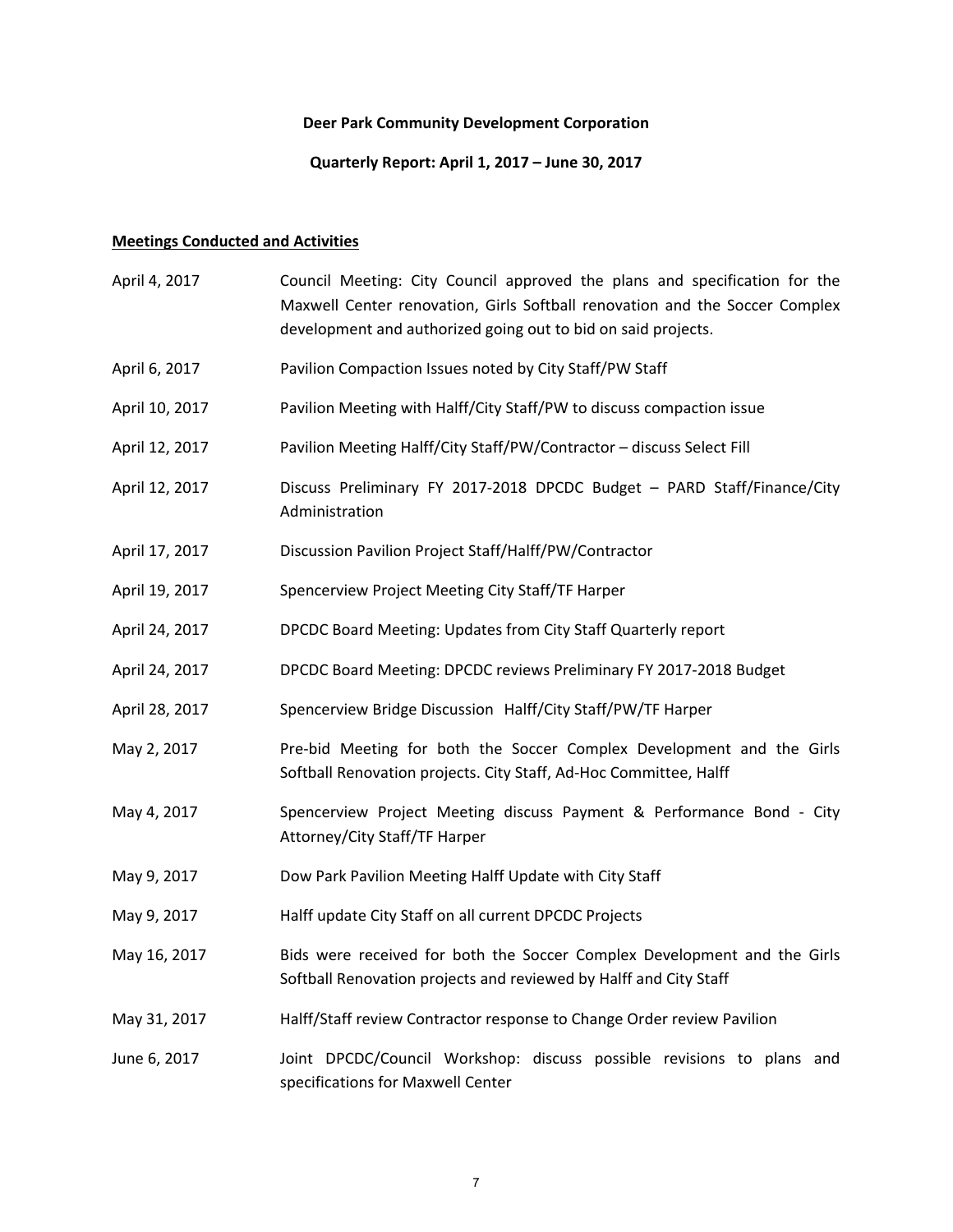| June 6, 2017  | Joint DPCDC/Council Workshop: discuss Change Order #1 to Pavilion Project                                                      |
|---------------|--------------------------------------------------------------------------------------------------------------------------------|
| June 6, 2017  | Joint DPCDC/Council Workshop: discuss bids received for Youth Sports Complex<br>Projects (Girls' Softball and Soccer)          |
| June 6, 2017  | Special DPCDC Meeting: recommend plans and specifications for the Maxwell<br>Center not be changed                             |
| June 6, 2017  | Special DPCDC Meeting: recommend approval of Change Order #1 on Pavilion<br>Project                                            |
| June 6, 2017  | Special DPCDC Meeting: recommended bids received for Youth Sports Complex<br>Projects (Girls' Softball and Soccer) be rejected |
| June 6, 2017  | Council Meeting: rejected bids for Sports Fields Girls Softball and Soccer                                                     |
| June 6, 2017  | Council Meeting: not to change plans and specifications for Maxwell Center                                                     |
| June 6, 2017  | Council Meeting: Approval of Pavilion Change Order #1 (\$68,000)                                                               |
| June 8, 2017  | re: Girls'<br>Softball<br>bid/cost with representatives of<br>Discussion<br>Girls<br>Softball/Halff/CDC Member/City Staff/PW   |
| June 8, 2017  | Discussion with Soccer representatives re: Soccer Complex Bid with Halff/City<br>Staff/PW                                      |
| June 14, 2017 | Halff Conference Call Update Girls Softball/Soccer and Maxwell Center with City<br><b>Staff</b>                                |
| June 16, 2017 | Pavilion Meeting with Contractor to discuss further issues with change order<br>cost. Contractor/Halff/City Staff/PW           |
| June 21, 2017 | Spencerview Bridge Project meeting - PW/Halff/City Staff/TF Harper                                                             |
| June 26, 2017 | Joint Council/DPCC Special Meeting: Approved revised Change Order #1 (new<br>total CO amount \$80,484.60)                      |

# **Financial**

# **Debt Issued To‐Date**

- \$9,450,000 Certificates of Obligation, Series 2016 issued February 16, 2016 through a private placement to Wells Fargo Bank via a competitive bidding process
- $\bullet$  \$2,700,000 Certificates of Obligation, Series 2017 issued February 14, 2017 through a private placement to First National Bank Texas via a competitive bidding process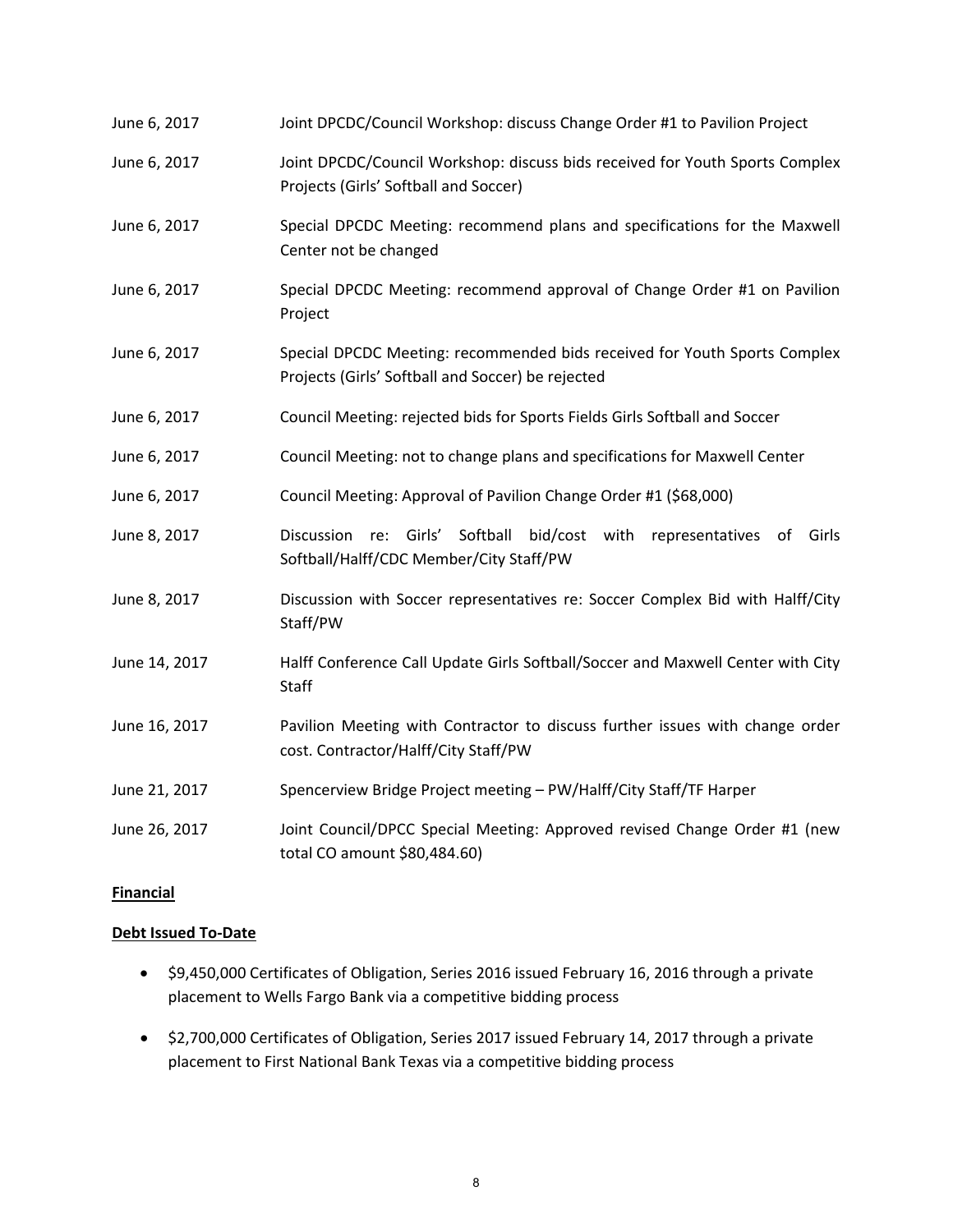• In an agreement between the City of Deer Park and the DPCDC, the City agreed to issue and sell certificates and the DPCDC agreed to make payments to the City in amounts sufficient to pay the principal of and interest on the certificates

### **Deer Park Community Development Corporation (Fund 85)**

*This fund records the sales tax revenues, operating expenditures, including bond issuance costs, and debt service payments.*

#### **Revenues:**

• Sales & Use Tax Revenues:

 $1Q(12/31/16) = $260,601.69$ 2Q (03/31/17) = \$792,315.59 3Q (06/30/17) = \$821,343.15

*Total Fiscal YTD = \$1,874,260.43*

• Investment Revenue:

1Q (12/31/16) = \$311.91  $2Q(03/31/17) = $298.61$  $3Q(06/30/17) = $191.58$ 

*Total Fiscal YTD = \$802.10*

*Total Fiscal YTD Revenues as of 06/30/17: \$1,875,062.53 (preliminary and unaudited)*

# **Expenditures:**

Audit Fee:

2Q (03/31/17) = \$2,000.00

*Total Fiscal YTD = \$2,000.00*

• Printing:

3Q (06/30/17) = \$1,325.00

*Total Fiscal YTD = \$1,325.00*

Operating Transfer – Debt Service:

2Q (03/31/17) = \$2,095,127.50

*Total Fiscal YTD = \$2,095,127.50*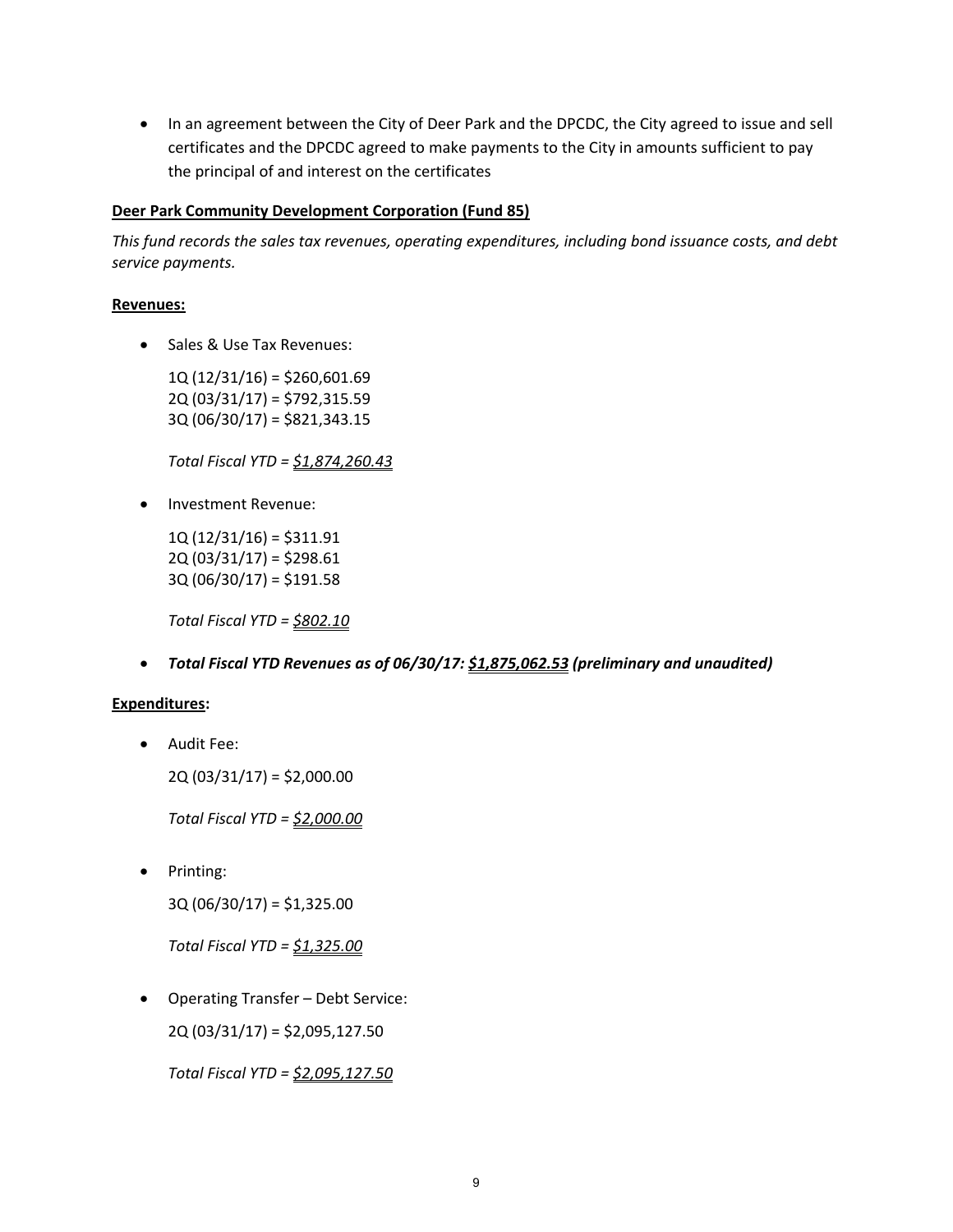Pay‐As‐You‐Go – Dow Park:

 $1Q(12/31/16) = $17,474.26$ 2Q (03/31/17) = \$231,968.00 3Q (06/30/17) = \$533,760.11

*Total Fiscal YTD = \$783,202.37*

Other Bond Related Fees (issuance of Series 2017):

2Q (03/31/17) = \$57,970.00

*Total Fiscal YTD = \$57,970.00*

*Total Fiscal YTD Expenditures as of 06/30/17: \$2,939,624.87 (preliminary and unaudited)*

# **Bond Fund – Certificates of Obligation (Fund 23)**

*This fund records the bond proceeds of the \$9,450,000 Series 2016 and the \$2,700,000 Series 2017 Certificates of Obligation and all capital project expenditures, including pay‐as‐you‐go funding.*

# **Revenues:**

Intergovernmental Revenue *(Pay‐As‐You‐Go Funding)*:

1Q (12/31/16) = \$17,474.26 2Q (03/31/17) = \$231,968.00 3Q (06/30/17) = \$533,760.11

*Total Fiscal YTD = \$783,202.37*

Bond Sale Proceeds *(Series 2017 CO's):*

2Q (03/31/17) = \$2,700,000.00

*Total Fiscal YTD = \$2,700,000.00*

Investment Revenue:

1Q (12/31/16) = \$9,295.73 2Q (03/31/17) = \$14,672.97 3Q (06/30/17) = \$22,106.71

*Total Fiscal YTD = \$46,075.41*

*Total Fiscal YTD Revenues as of 06/30/17: \$3,529,277.78 (preliminary and unaudited)*

# **Expenditures:**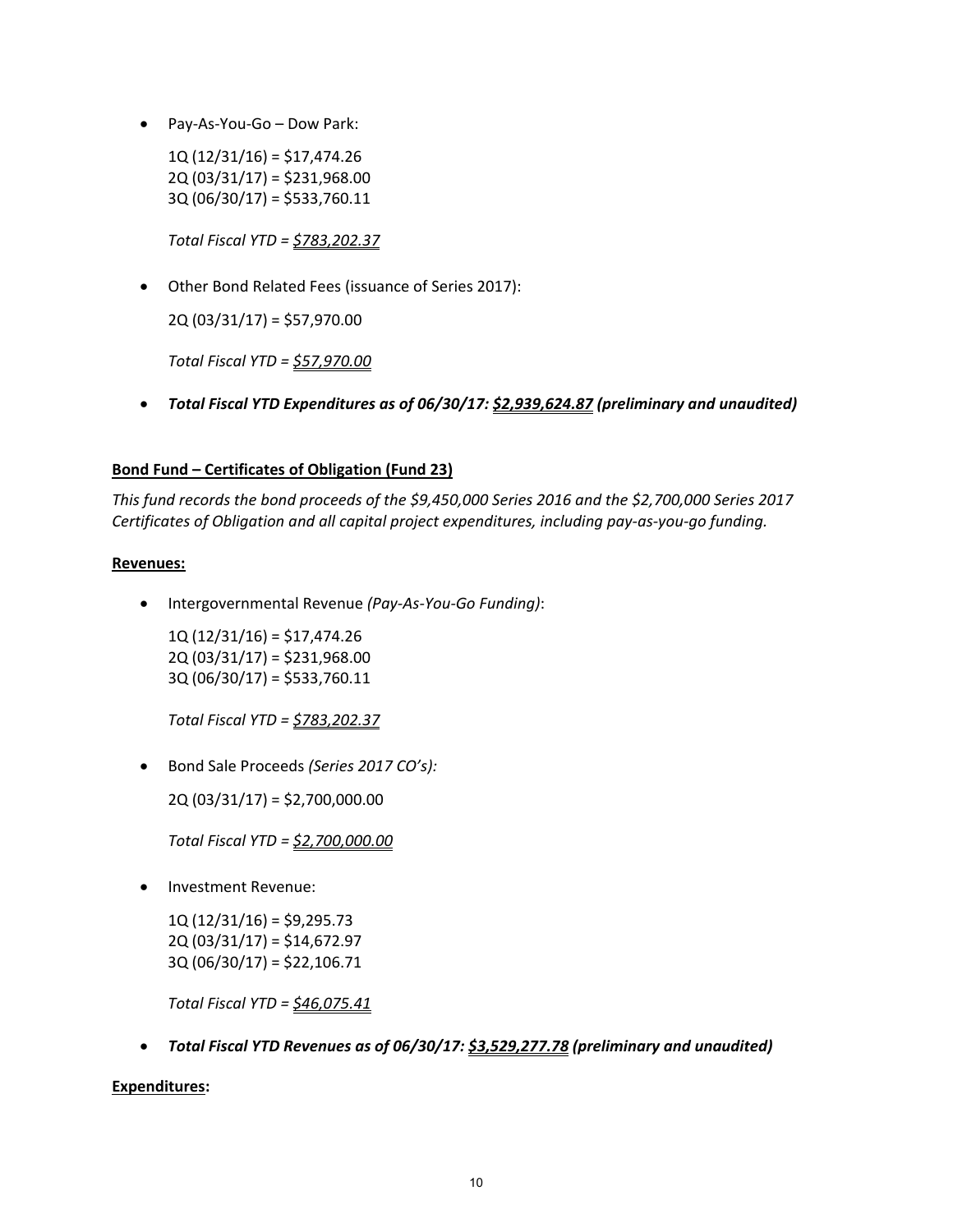- Buildings:
	- 1Q (12/31/16) = \$201,620.00
		- o Dow Park = \$201,620.00
	- 2Q (03/31/17) = \$203,208.00
		- o Dow Park = \$203,208.00
	- 3Q (06/30/17) = \$329,504.86
		- o Dow Park = \$329,504.86

*Total Fiscal YTD = \$734,332.86*

Improvements Other Than Buildings

2Q (03/31/17) = \$1,281,466.00

o DP Baseball = \$1,281,466.00

3Q (06/30/17) = \$848,172.00

o DP Baseball = \$848,172.00

*Total Fiscal YTD = \$2,129,638.00*

**•** Consulting Engineer Fee:

3Q (06/30/17) = \$1,047.25

o Dow Park = \$1,047.25

*Total Fiscal YTD = \$1,047.25*

Consulting Architect Fee

1Q (12/31/16) = \$113,883.58

- o Dow Park = \$24,785.06
- o Maxwell Center = \$12,033.00
- $\circ$  Girls Softball = \$25,248.67
- o Soccer Fields = \$51,816.85

2Q (03/31/17) = \$265,787.90

- o Maxwell Center = \$113,979.02
- o Girls Softball = \$74,347.75
- $O$  DP Baseball = \$46.01
- o Soccer Fields = \$77,415.12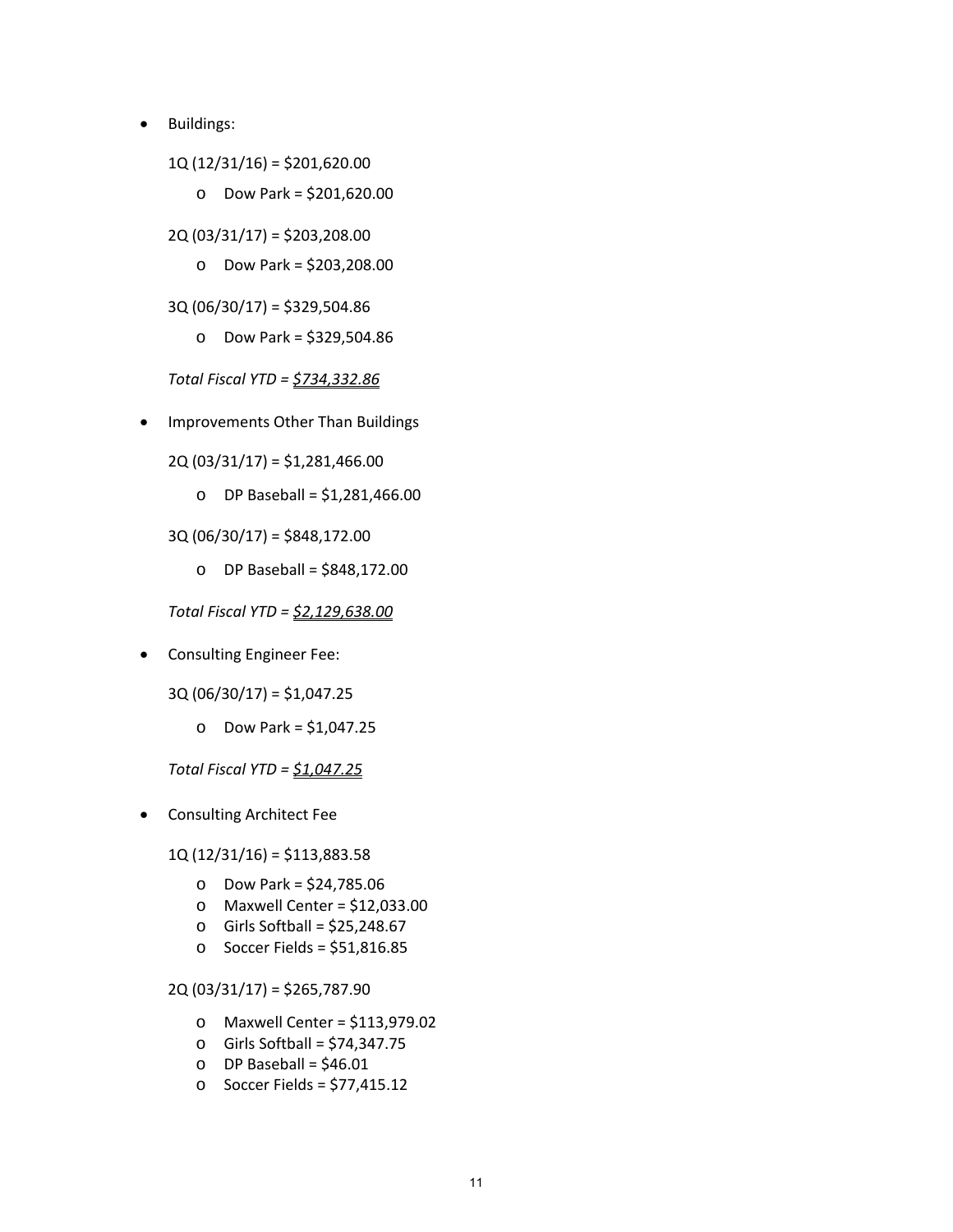3Q (06/30/17) = \$250,911.38

- o Dow Park = \$1,094.95
- o Maxwell Center = \$95,082.08
- o Girls Softball = \$76,799.33
- o DP Baseball = \$33,196.01
- o Soccer Fields = \$44,739.01

*Total Fiscal YTD = \$630,582.86*

# *Total Fiscal YTD Expenditures as of 06/30/17: \$3,495,600.97 (preliminary and unaudited)*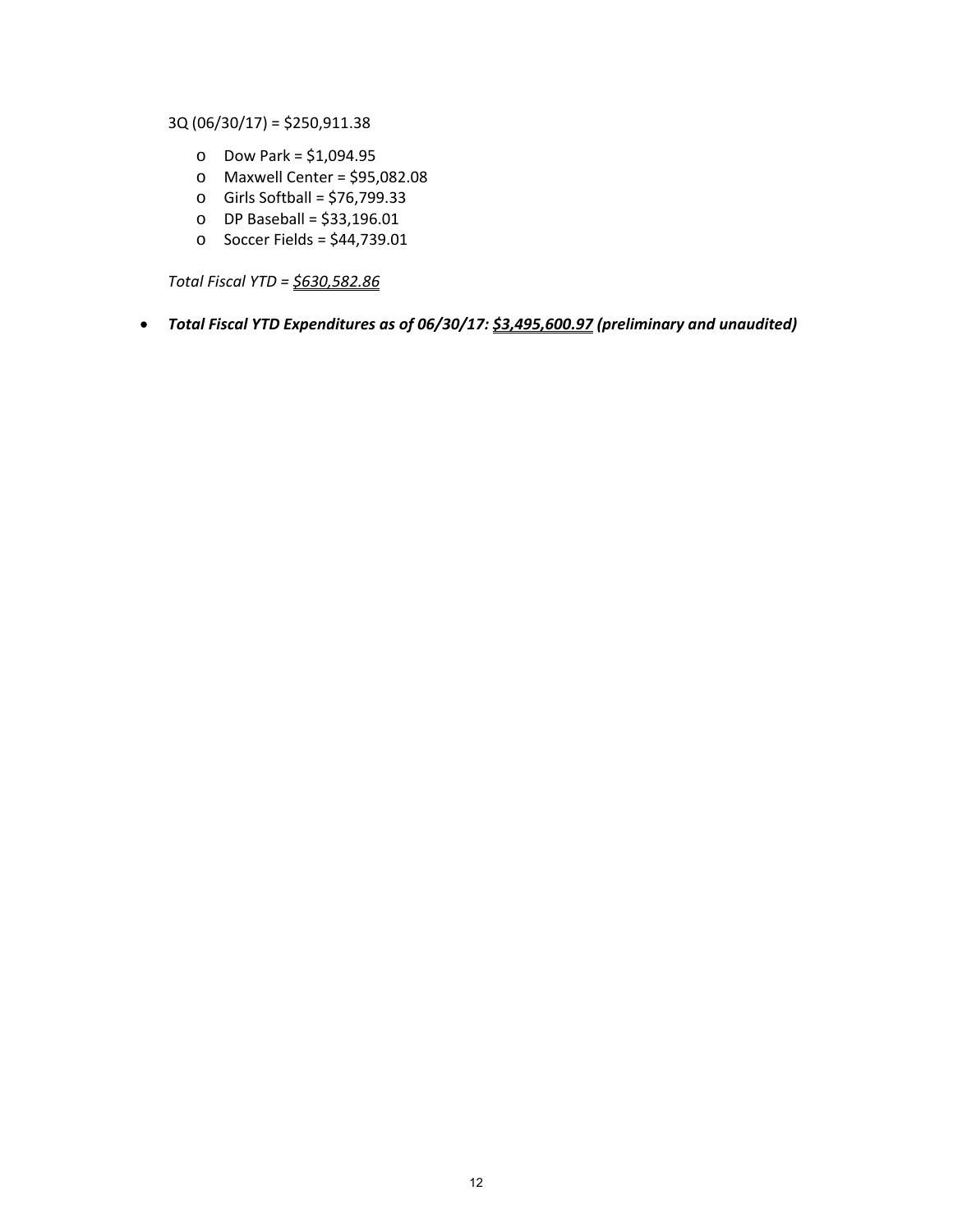#### **Quarterly Report: January 1, 2017 – March 31, 2017**

### **Meetings Conducted**

January 23, 2016 Regular Meeting. Board actions included the following:

- DPCDC reviewed the Design Development documents for the design of the Maxwell Adult Center and recommended approval to Council.
- DPCDC recommended approval of Task Order #7 with Halff for architectural services for the Hike and Bike Trails.

March 27, 2017 Special Meeting. Board actions included the following:

 DPCDC Recommended the plans and specification for the Maxwell Center renovation, Girls Softball renovation and the Soccer Complex development and recommend to City Council for going out to bid on said projects.

#### **Project Report**

January 5, 2017 Ad-Hoc Committee reviewed the preliminary 30% Construction Design plans and budget for the Girls Softball project.

January 13, 2017 Design Development Meeting No. 3 with Architects and Ad-Hoc Committee for the design of the Maxwell Adult Center.

January 19, 2017 Ad‐Hoc Committee(s) and Engineering received the 30% Construction Documents (CD's) from the architects for both the Soccer Complex and for Girls Softball.

January 23, 2017 Pre‐Bid Meeting was conducted by Halff for the General Contractor for the Dow Park Pavilion project.

January 27, 2017 Ad‐Hoc Committee(s) and Engineering reviewed the 30% Construction Documents (CD's) from the architects for both the Soccer Complex and for Girls Softball.

February 7, 2017 Council reviewed and approved the Design Development documents for the design of the Maxwell Adult Center.

 Council approved Task Order # 7 with Halff for architectural services for the Hike and Bike Trails.

February 10, 2017 Ad-Hoc Committee(s) and Engineering reviewed the 60% Construction Documents (CD's) from the architects for both the Soccer Complex and for Girls Softball.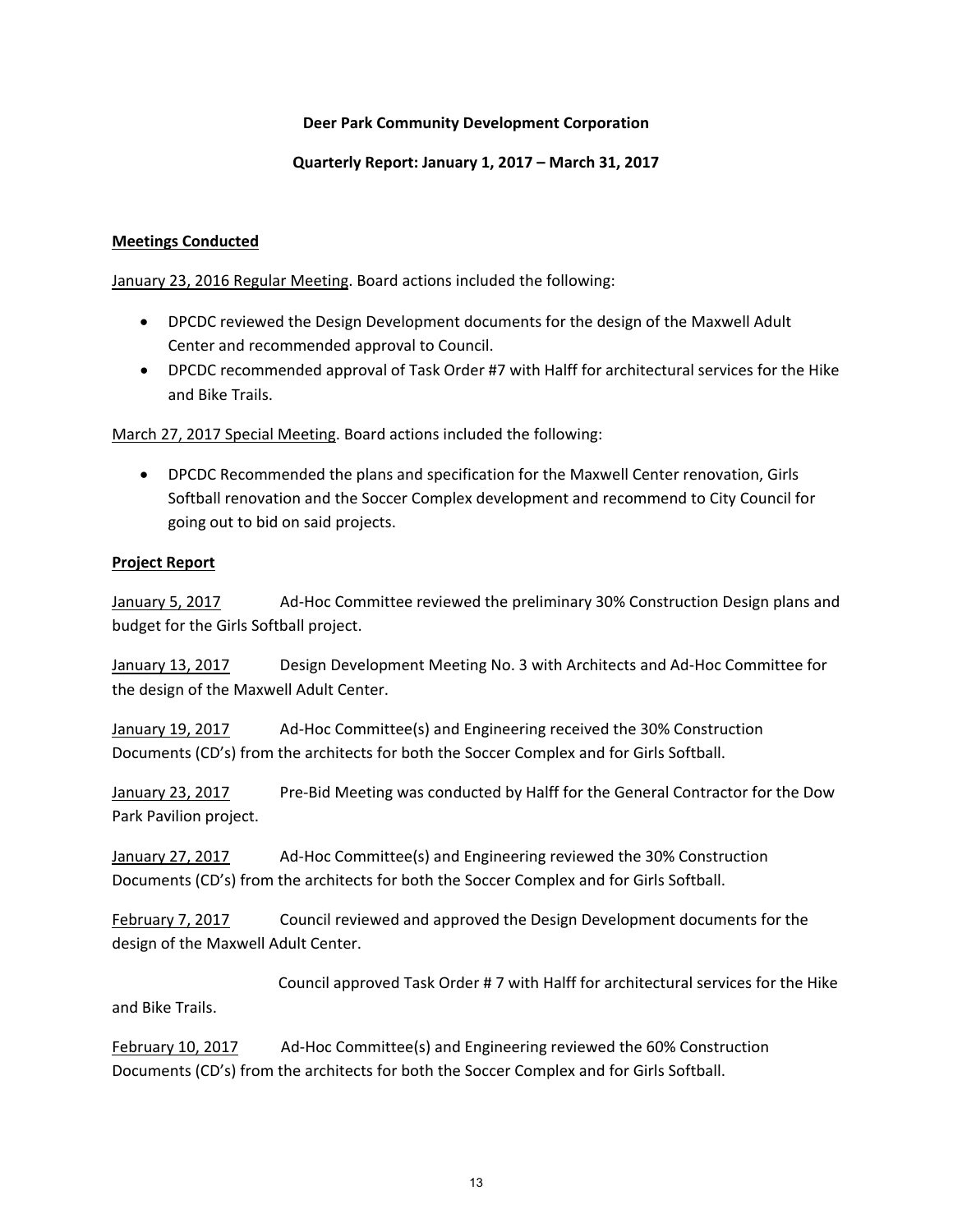February 14, 2017 Bids were received for the General Contractor for the Dow Park Pavilion project.

February 16, 2017 TF Harper held a Construction Meeting with the Ad-hoc Committee and Halff for the Spencerview Project.

Ad‐Hoc Committee met with BSW for a design meeting for the Maxwell Center.

February 21, 2017 Council awarded contract to South Pools as the General Contractor for the Dow Park Pavilion Project

February 24, 2017 Halff, Engineering and Parks Staff meet to review revised plans for both soccer and softball as it relates to city codes.

March 7, 2017 Pre-Construction Meeting with South Pools, the General Contractor for the Dow Park Pavilion Project with Architects and City Staff.

March 8, 2017 Ad‐Hoc Committee, BSW, Engineering, Building Official and Fire Marshall Offices met for the 50% Construction Plan review for the Maxwell Center.

March 9, 2017 Ad-Hoc Committee(s) and Engineering reviewed the 90% Construction Documents (CD's) from the architects for both the Soccer Complex and for Girls Softball.

March 23, 2017 Staff met with T.F. Harper to go over Director transition.

# **Financial**

# **Debt Issued To‐Date**

- \$9,450,000 Certificates of Obligation, Series 2016 issued February 16, 2016 through a private placement to Wells Fargo Bank via a competitive bidding process
- \$2,700,000 Certificates of Obligation, Series 2017 issued February 14, 2017 through a private placement to First National Bank Texas via a competitive bidding process
- In an agreement between the City of Deer Park and the DPCDC, the City agreed to issue and sell certificates and the DPCDC agreed to make payments to the City in amounts sufficient to pay the principal of and interest on the certificates

# **Deer Park Community Development Corporation (Fund 85)**

*This fund records the sales tax revenues, operating expenditures, including bond issuance costs, and debt service payments.*

# **Revenues:**

- Sales & Use Tax Revenues:
	- 1Q (12/31/16) = \$260,601.69 2Q (03/31/17) = \$792,315.59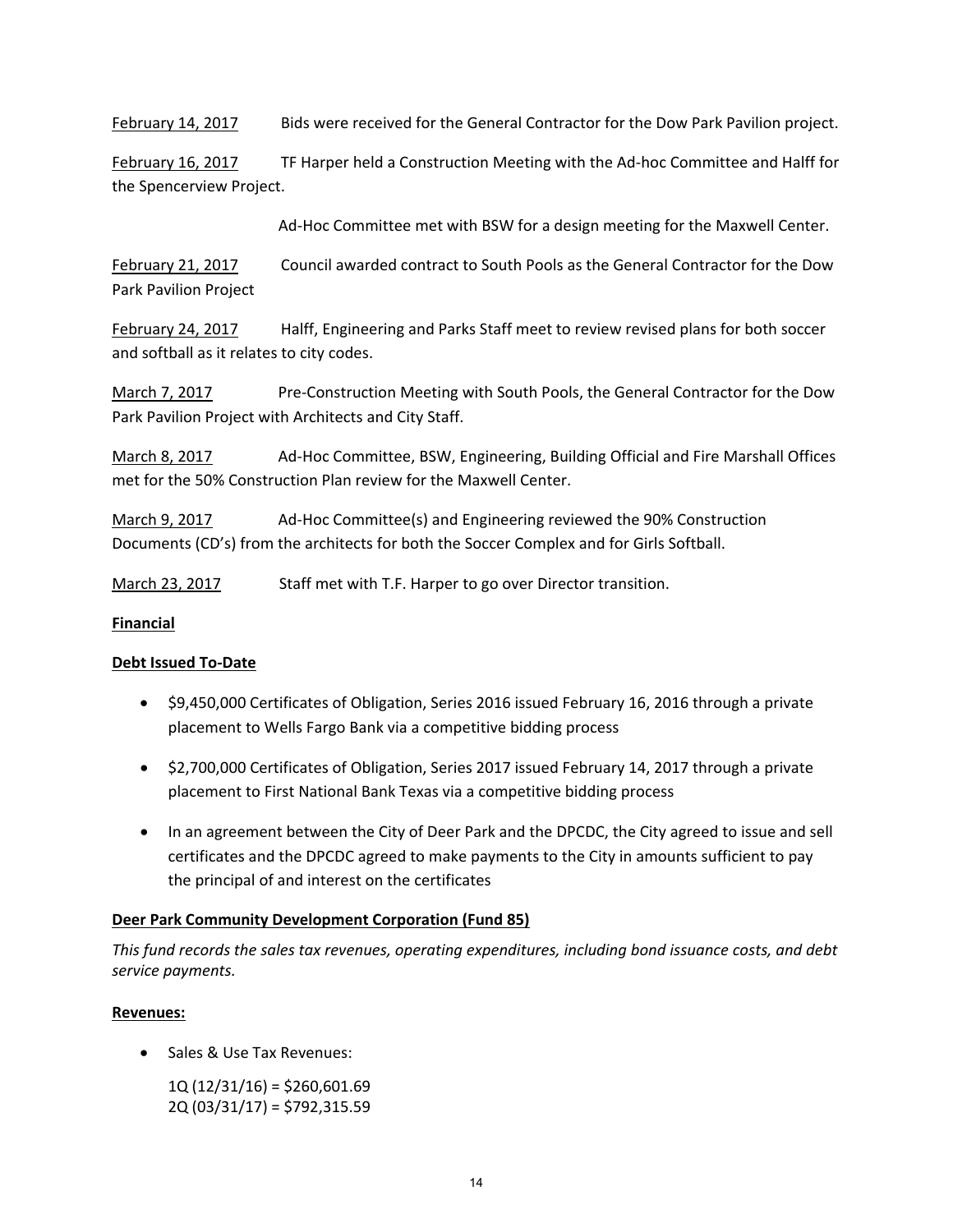*Total Fiscal YTD = \$1,052,917.28*

Investment Revenue:

1Q (12/31/15) = \$311.91  $2Q(03/31/17) = $298.61$ 

*Total Fiscal YTD = \$610.52*

*Total Fiscal YTD Revenues as of 03/31/17: \$1,053,527.80 (preliminary and unaudited)*

#### **Expenditures:**

Audit Fee:

2Q (03/31/17) = \$2,000.00

*Total Fiscal YTD = \$2,000.00*

● Pay-As-You-Go – Dow Park:

1Q (12/31/16) = \$17,474.26

*Total Fiscal YTD = \$17,474.26*

Other Bond Related Fees (issuance of Series 2017):

2Q (03/31/17) = \$55,970.00

*Total Fiscal YTD = \$55,970.00*

*Total Fiscal YTD Expenditures as of 03/31/17: \$75,444.26 (preliminary and unaudited)*

# **Bond Fund – Certificates of Obligation (Fund 23)**

*This fund records the bond proceeds of the \$9,450,000 Series 2016 and the \$2,700,000 Series 2017 Certificates of Obligation and all capital project expenditures, including pay‐as‐you‐go funding.*

# **Revenues:**

Intergovernmental Revenue *(Pay‐As‐You‐Go Funding)*:

1Q (12/31/16) = \$17,474.26  $2Q(03/31/17) = $0.00$ 

*Total Fiscal YTD = \$17,474.26*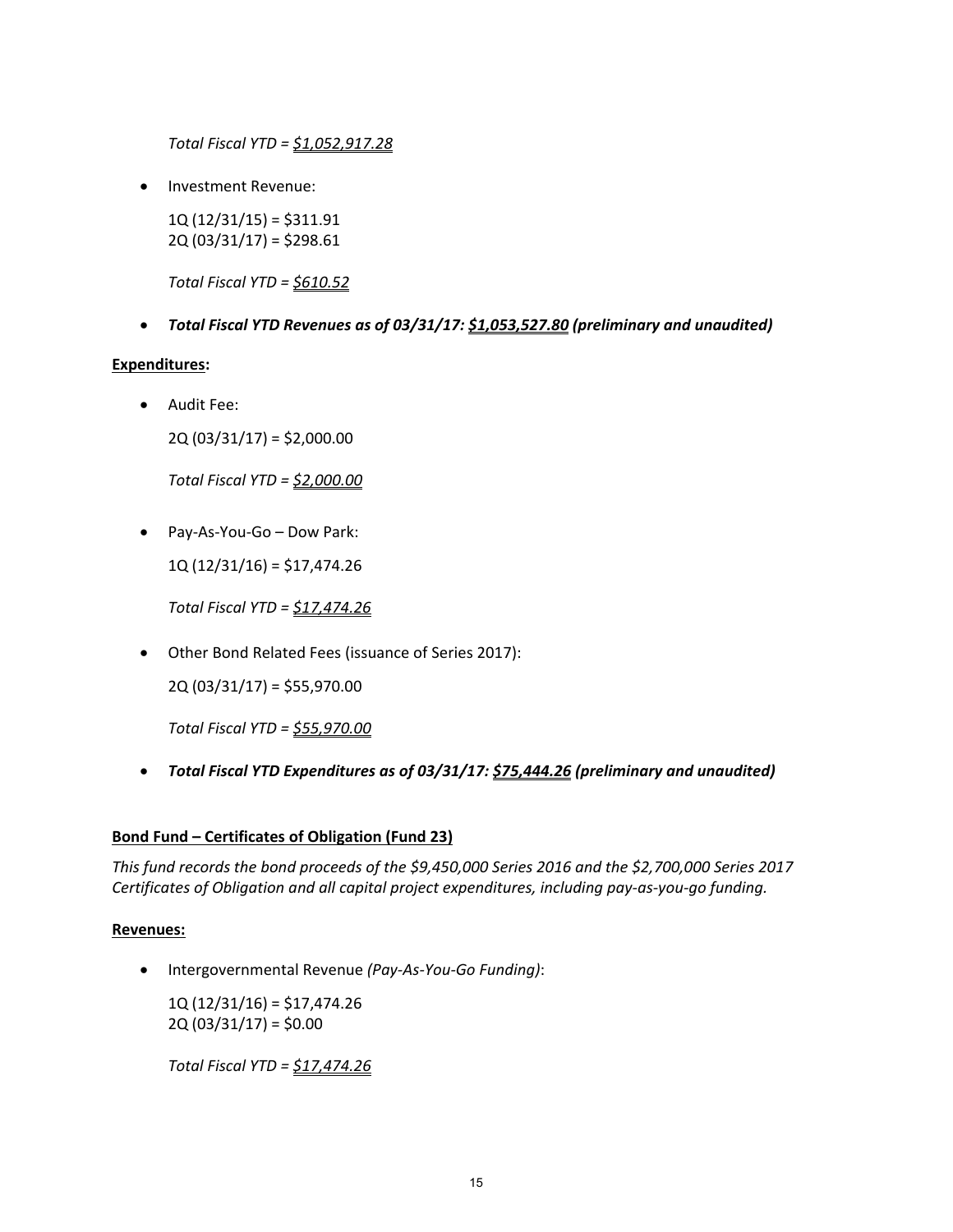• Investment Revenue:

 $1Q(12/31/16) = $9,295.73$ 2Q (03/31/17) = \$14,672.97

*Total Fiscal YTD = \$23,968.70*

*Total Fiscal YTD Revenues as of 03/31/17: \$41,442.96 (preliminary and unaudited)*

#### **Expenditures:**

**•** Buildings:

1Q (12/31/16) = \$201,620.00

o Dow Park = \$201,620.00

2Q (03/31/17) = \$203,208.00

o Dow Park = \$203,208.00

*Total Fiscal YTD = \$404,828.00*

• Improvements Other Than Buildings

2Q (03/31/17) = \$1,236,230.60

o DP Baseball = \$1,236,230.60

*Total Fiscal YTD = \$1,236,230.60*

Consulting Architect Fee

1Q (12/31/16) = \$113,883.58

- o Dow Park = \$24,785.06
- o Maxwell Center = \$12,033.00
- $\circ$  Girls Softball = \$25,248.67
- o Soccer Fields = \$51,816.85

2Q (03/31/17) = \$265,787.90

- o Maxwell Center = \$113,979.02
- o Girls Softball = \$74,347.75
- $O$  DP Baseball = \$46.01
- o Soccer Fields = \$77,415.12

*Total Fiscal YTD = \$379,671.48*

# *Total Fiscal YTD Expenditures as of 03/31/17: \$2,020,730.08 (preliminary and unaudited)*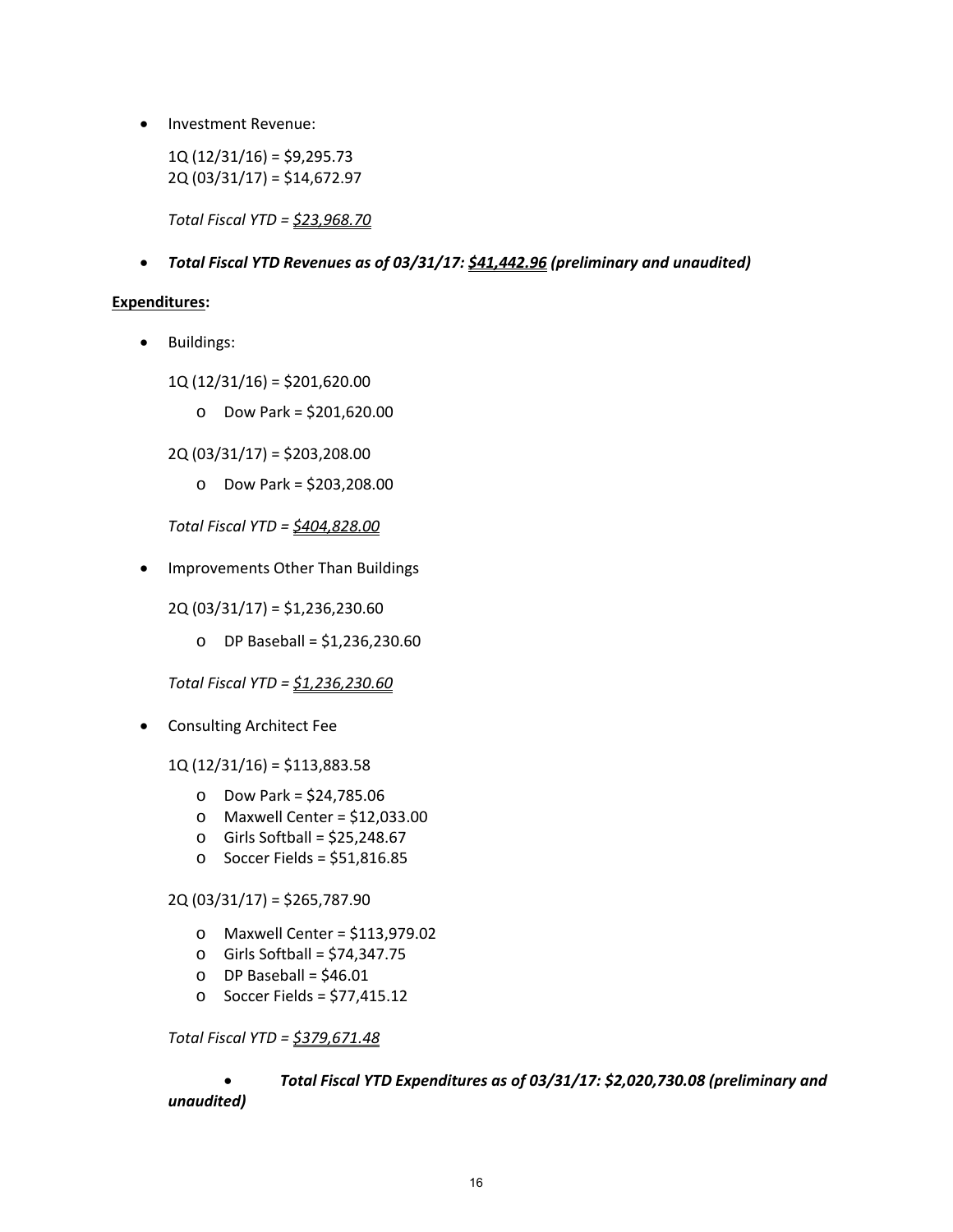# **Quarterly Report: October 1, 2016 – December 31, 2016**

# **Meetings Conducted**

October 17, 2016 Ad‐Hoc Committee approved concept for the Girls Softball Complex.

October 24, 2016 Regular Board Meeting. Board actions included the following:

- Conducted the election of officers. The officers elected were:
	- o President T.J. Haight
	- o Vice‐President Georgette Ford
	- o Secretary Sue Mauk
	- o Treasurer Jeff Lawther
	- o Assistant Secretary Sandra Watkins
	- o Assistant Treasurer Donna Todd
- Received a presentation relating to a schedule of events for the proposed sale of certificates of obligation for the construction of DPCDC improvements.
- Approve a recommendation that the Deer Park City Council proceed with the sale of certificates of obligation for the construction of DPCDC improvements, including approval of the financing plan and pro forma debt service schedule presented by the City's Financial Advisor and the recommendation that the Deer Park City Council approve a Notice of Intention to issue certificates of obligation.
- Approved the minutes of regular meeting on July 25, 2016.
- Approved the quarterly report for the period of July 1, 2016 September 30, 2016.
- Reviewed and approved the Investment Policy for the Deer Park Community Development Corporation.
- Approved a recommendation to City Council for the acceptance of the conceptual design for the renovations of the girls' softball facilities at the Youth Sports Complex.
- Recommended approval to City Council for authorization to seek bids for a contractor to construct the Dow Park Pavilions.
- Recommend approval to City Council for an agreement with CorWorth Building Systems and Restroom Facilities Ltd. through the Buyboard Purchasing Cooperative Contract # 423‐13 for the Dow Park pavilion buildings.
- Recommend approval to City Council for an agreement with PlayWell Group through the Buyboard Purchasing Cooperative Contract #512‐16 for the Dow Park pavilion structures.

October 26, 2016 Design Development Meeting No. 2 with Architect, Ad-Hoc Committee and Staff for the design of the Maxwell Adult Center.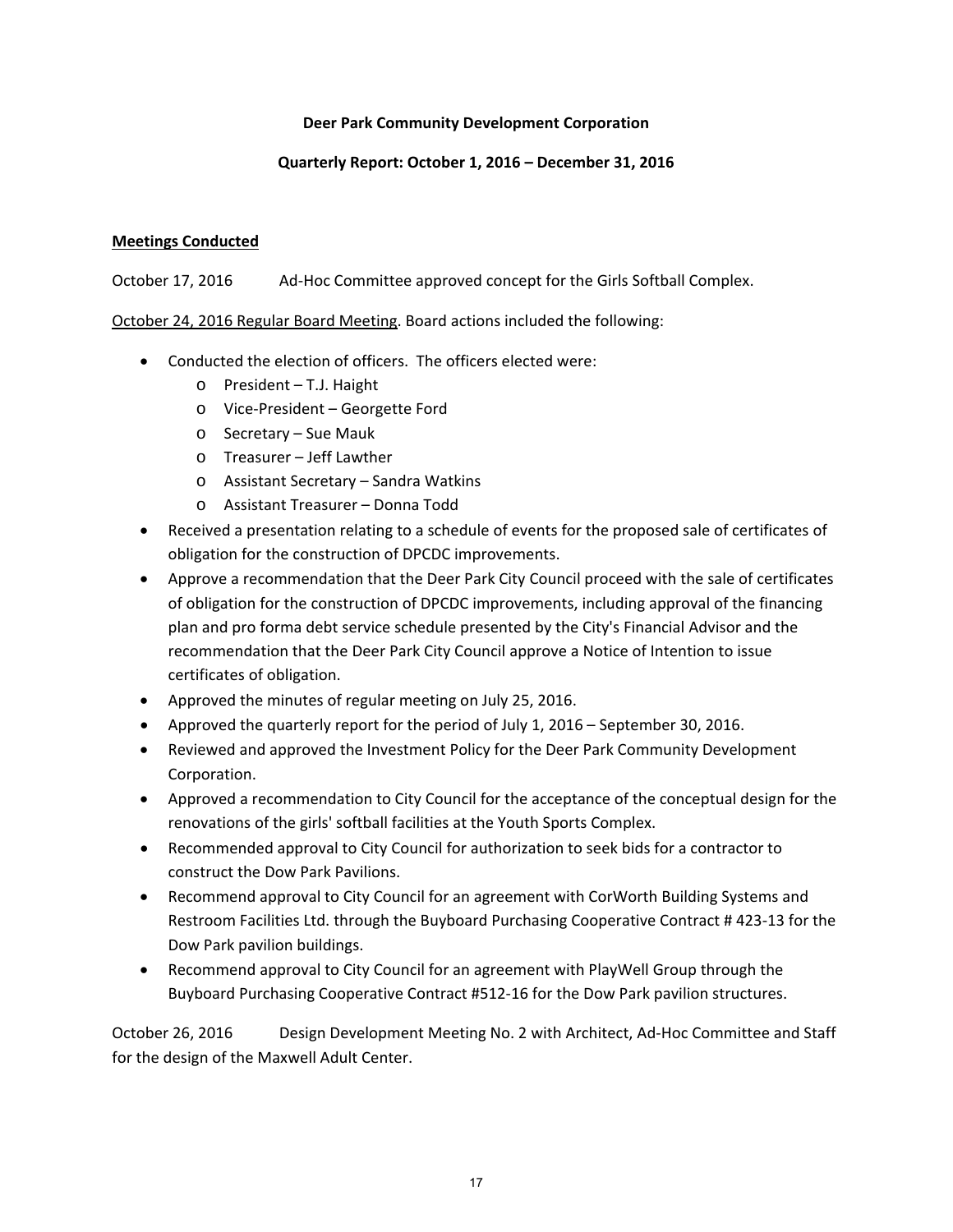November 8, 2016 Ad‐Hoc Committee met with Public Works approved revised concept design for Soccer Complex with Halff.

November 15, 2016 Ad‐Hoc Committee met with contractor and architects to review bids after the required changes for permitting on the revised plans for Spencerview.

November 29, 2016 Ad‐Hoc Committee met with Halff on 50% design development plans for the Soccer Complex.

 Ad‐Hoc Committee met with Halff on revised concept design for the Girls Softball Renovation project.

December 5, 2016 Staff met with the Public Works Department to assist with the design and coordination of the city hall parking lot expansion and the Dow Park Pavilion Project.

December 8, 2016 Ad-Hoc Committee and Engineering reviewed the 75% Construction Documents (CD's) for the Dow Park Pavilion from the architects and vendor(s).

December 13, 2016 Ad-Hoc Committee, Fire Marshall and Public Works Department received the 100% Design Development plans of the Soccer Complex for review from Halff.

December 15, 2016 Spencerview Project Construction Meeting with Ad‐Hoc Committee and T.F. Harper.

December 19, 2016 Ad-Hoc Committee and Public Works Department received a proposed concept for the parking lot at Maxwell Center for review from Halff.

December 21, 2016 Ad‐Hoc Committee reviewed the preliminary Design Development documents of the Maxwell Adult Center from the Architects.

# **Financial**

# **Debt Issued To‐Date**

- \$9,450,000 Certificates of Obligation, Series 2016 issued February 16, 2016 through a private placement to Wells Fargo Bank via a competitive bidding process
- In an agreement between the City of Deer Park and the DPCDC, the City agreed to issue and sell certificates and the DPCDC agreed to make payments to the City in amounts sufficient to pay the principal of and interest on the certificates

# **Deer Park Community Development Corporation (Fund 85)**

*This fund records the sales tax revenues, operating expenditures, including bond issuance costs, and debt service payments.*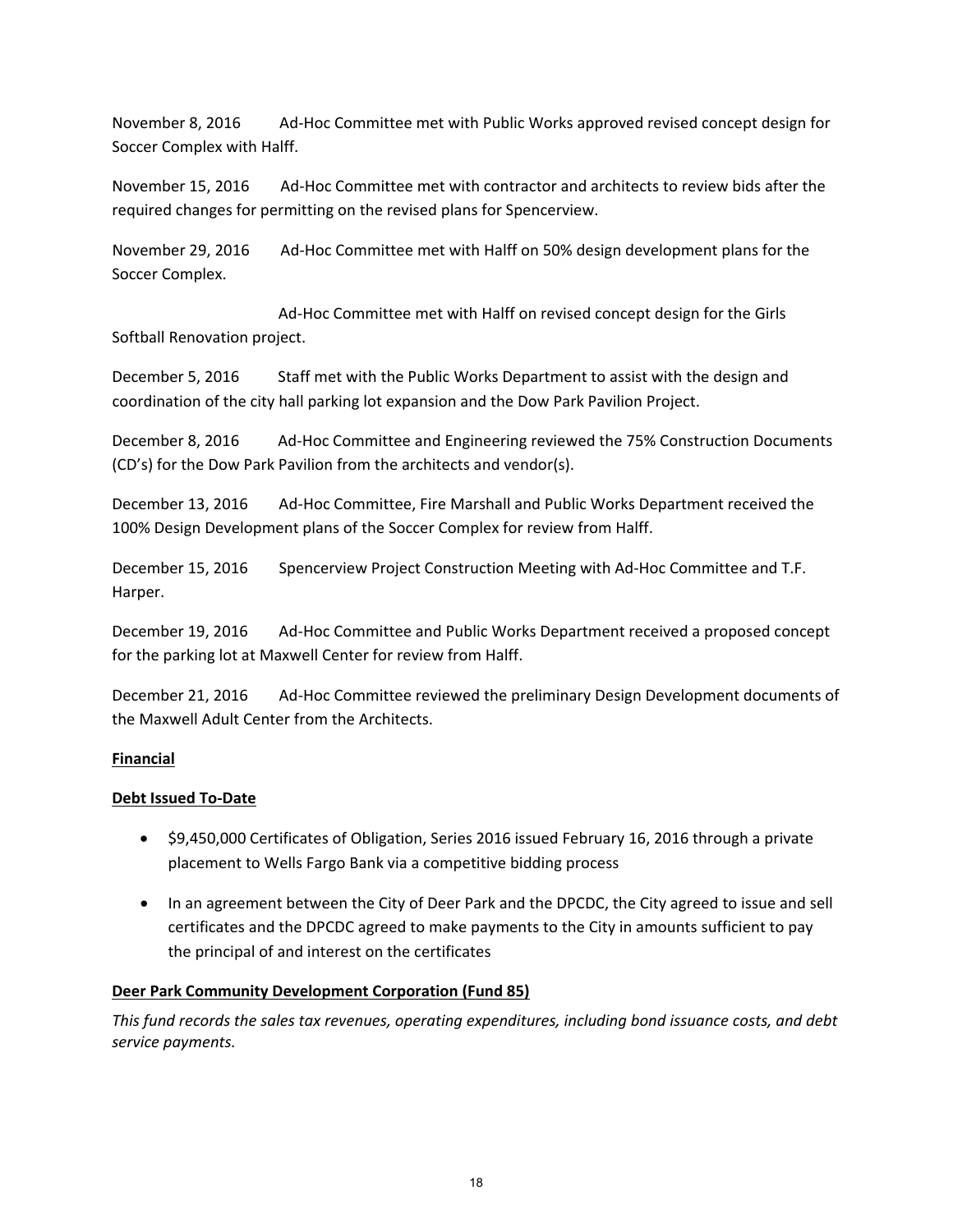#### **Revenues:**

- Sales & Use Tax Revenues: 1Q (12/31/16) = \$260,601.69 *Total Fiscal YTD = \$260,601.69*
- Investment Revenue:

 $1Q(12/31/15) = $311.91$ *Total Fiscal YTD = \$311.91*

*Total Fiscal YTD Revenues as of 12/31/16: \$260,913.60 (preliminary and unaudited)*

# **Expenditures:**

Pay‐As‐You‐Go – Dow Park:

1Q (12/31/16) = \$17,474.26 *Total Fiscal YTD = \$17,474.26*

*Total Fiscal YTD Expenditures as of 12/31/16: \$17,474.26 (preliminary and unaudited)*

#### **Bond Fund – Series 2016 CO's (Fund 23)**

This fund records the bond proceeds and capital project expenditures, including pay-as-you-go funding *and projects.*

#### **Revenues:**

Intergovernmental Revenue *(Pay‐As‐You‐Go Funding)*:

1Q (12/31/16) = \$17,474.26

*Total Fiscal YTD = \$17,474.26*

Investment Revenue:

 $1Q(12/31/16) = $9,295.73$ 

*Total Fiscal YTD = \$9,295.73*

*Total Fiscal YTD Revenues as of 12/31/16: \$26,769.99 (preliminary and unaudited)*

# **Expenditures:**

Buildings:

1Q (12/31/16) = \$201,620.00